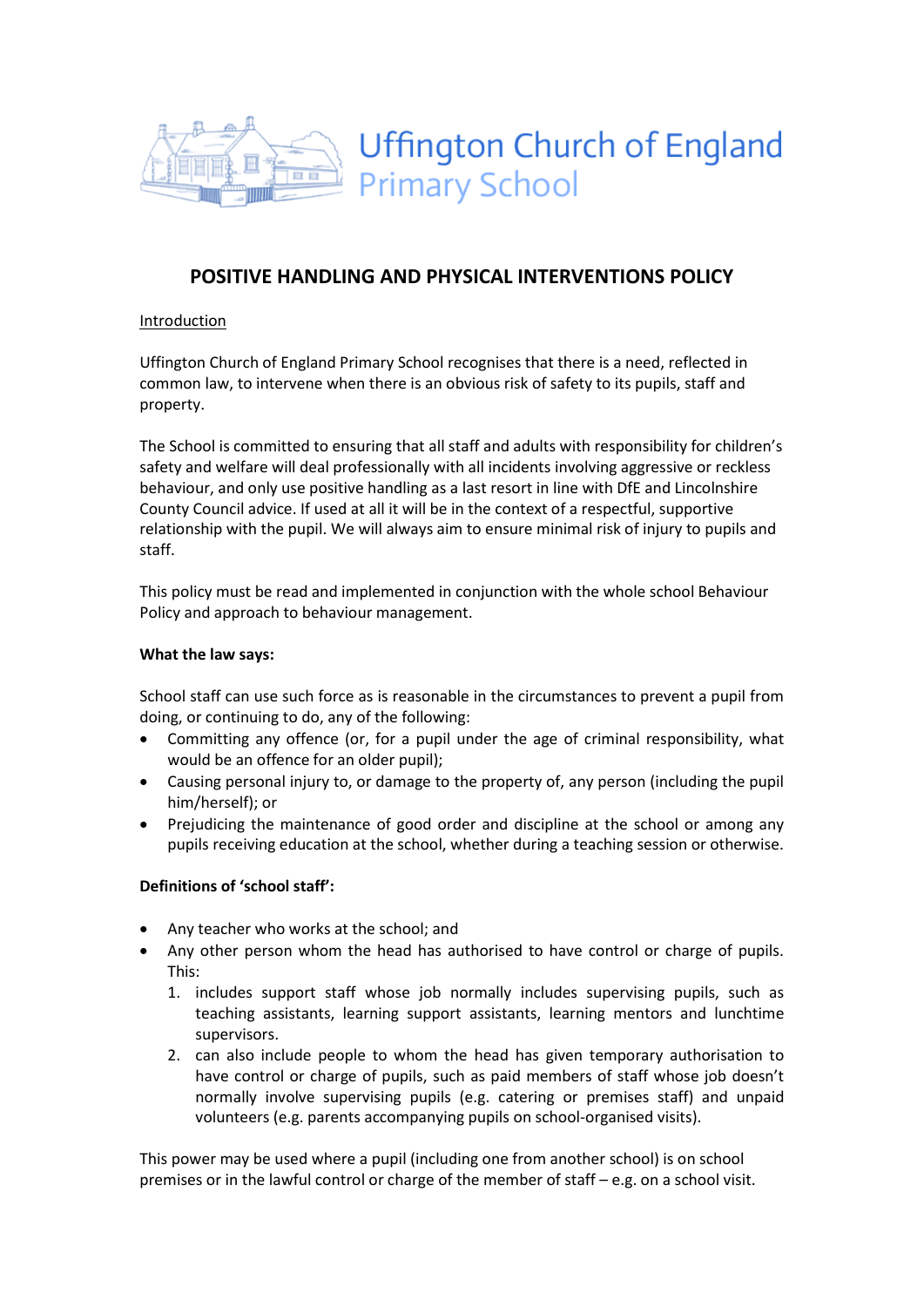## Reasonable force:

- There is no legal definition of when it is reasonable to use force. That will always depend on the precise circumstances of individual cases. To be judged lawful, the force would need to be in proportion to the consequences it is intended to prevent.
- The degree of force should be the minimum needed to achieve the desired result.
- Use of force could not be justified to prevent trivial misbehaviour. However, deciding whether misbehaviour is trivial also depends on circumstances e.g. running in a corridor crowded with small children may be considered dangerous.
- Proper account must always be taken of any particular special educational need and/or disability that a pupil might have – there are two key duties under the Equality Act 2010:
	- 1. not to treat a disabled pupil less favourably because of his/her disability, than someone to whom that reason does not apply, without justification; and
	- 2. to take reasonable steps to avoid putting disabled pupils at a substantial disadvantage to pupils who are not disabled (reasonable adjustments).

The statutory power described above is in addition to the common law power of any citizen - in an emergency - to use reasonable force in self-defence, to prevent another person from being injured or committing a criminal offence.

Reasonable force may also be used to search pupils, without their consent, for weapons, however, schools are strongly advised not to search pupils where resistance is expected, but to call the police.

#### It is always unlawful to use force as a punishment.

#### Pupils with SEN and/or disabilities:

- Where an individual pupil may be at greatest risk of needing restrictive physical interventions, this will be planned for in consultation with the pupil and his/her parents, following an individual risk assessment.
- The positive handling plan will be set out the techniques that should be used, and those that shouldn't normally be used
- The plan will be compatible with the pupil's statement and properly documented with the pupil's records.
- Staff who will come into contact with the pupil aware of the relevant information in the plan, i.e.
	- o Triggers known to provoke difficult behaviour, preventive strategies and what de-escalation tactics most likely to work
	- o Triggers known to provoke a violent reaction, including relevant information relating to similar incidents in the past
	- $\circ$  Where physical intervention is likely to be needed, detail specific strategies & techniques that have been agreed by staff, parents and pupil.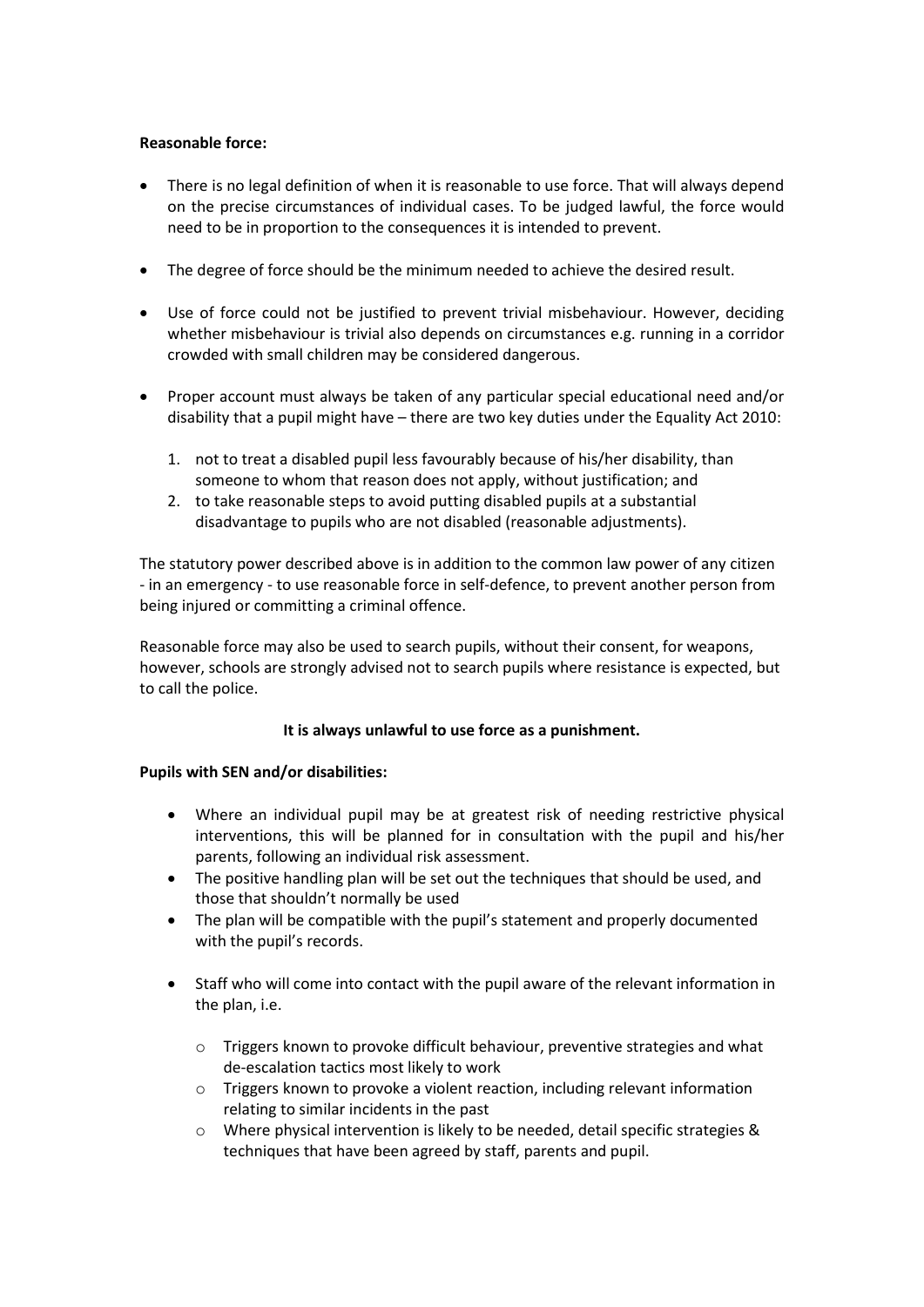- $\circ$  Decide which staff members should be called for the individual pupil concerned – not necessarily to take the action, but to be involved in the follow-up process.
- Pupils known to be at risk will be taught how to communicate in times of crisis and what strategies they can use. All staff working with the pupil will be made aware of these strategies.

#### Situations where staff should not normally intervene without help:

Help may sometimes be needed in dealing with a situation involving an older pupil, a large pupil, more than one pupil, or if the authorised member of staff believes s/he may be at risk of injury. For such situations, staff should call for help quickly. Steps should also be taken to remove other pupils who might be at risk as quickly as possible.

#### Recording and Reporting Incidents:

Systematic records of every significant incident in which force has been used must be kept. Records of incidents should include the following information:

- the name(s) of the pupil(s) involved
- **when and where the incident took place**
- why the use of force was deemed necessary
- details of the incident, including all steps taken to diffuse the situation and resolve it without force and the nature of the force used
- the pupil's response
- the outcome of the incident
- a description of any injuries suffered by the pupil or others and/or any property damaged during the incident.

The school uses ABCD forms to record all incidents of challenging behaviour. The ABCD form must be used to record the following:

#### Antecedent:

What happened leading up to the incident? List possible triggers / contributing factors Behaviour:

What happened? List observed behaviours

## Consequence:

What happened as a result of the behaviour / incident?

#### Decision:

What decisions were made? What can be learned?

A further model recording form can be found as an appendix to this policy. Records should be signed by all staff who witnessed the event and given to the Headteacher for secure filing. Such records can be used to provide evidence of defensible decision-making in case of a subsequent complaint or investigation.

When recording such incidents, staff should bear in mind that, if this information is passed to the police, it may be included in a Disclosure and Barring Service screening. Records of such incidents will be kept until the member of staff involved has reached retirement age or for 10 years from the date of the allegation if that is longer.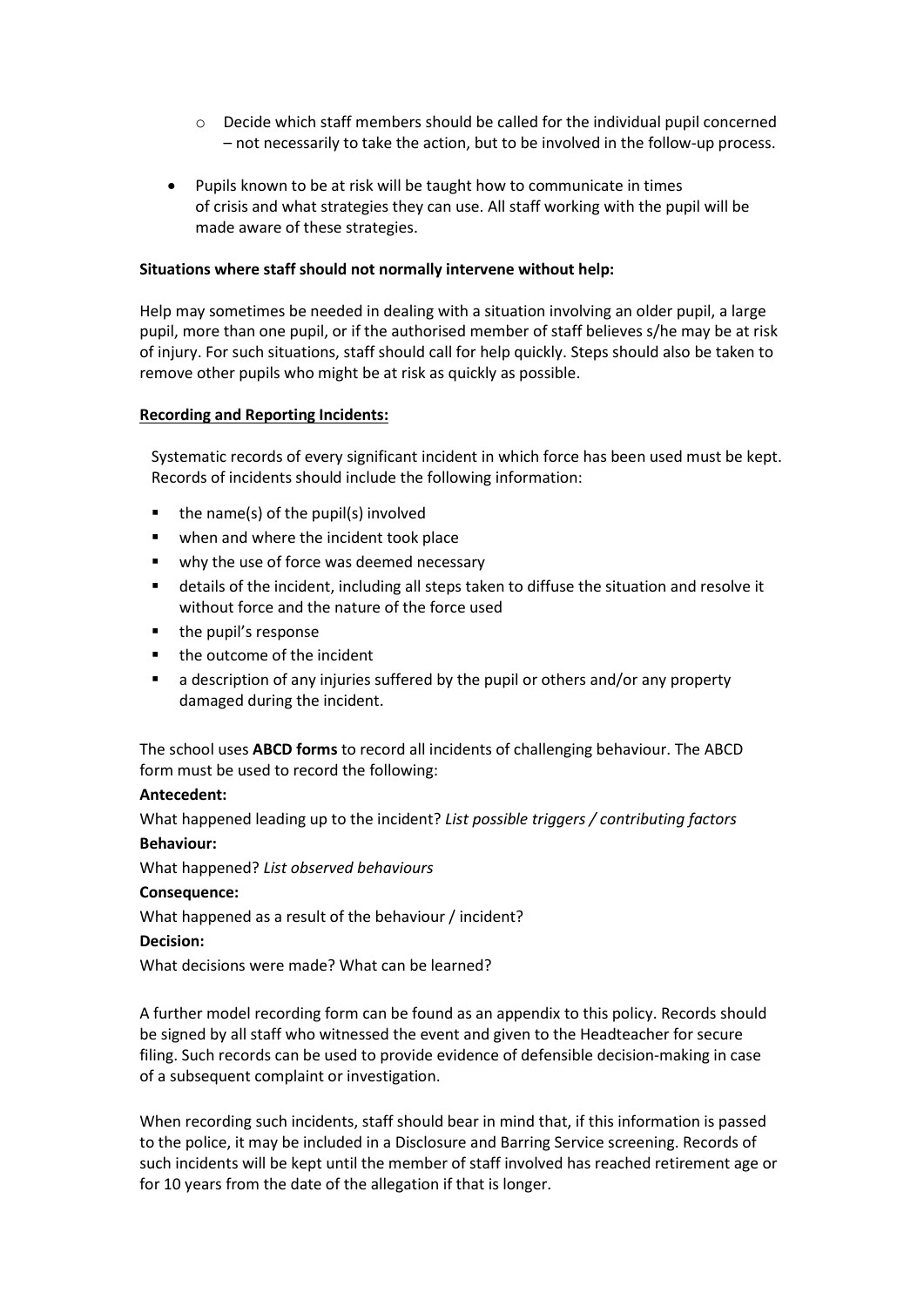After any recordable incident, parents will be informed as soon after the event as possible.

Any injuries to staff or pupils will be reported to Lincolnshire County Council using Form PO3. If, following the incident, the injured person is absent from school for seven days, it is necessary to seek advice from the Health & Safety Executive's Contact Centre – www.hse.gov.uk/riddor/index/htm

#### Dealing With Complaints and Allegations:

If a specific allegation of abuse is made against a member of staff then the school will follow the guidance set out in Safeguarding Children and Safer Recruitment in Education and contact the Lincolnshire Safeguarding Team - 01522 554674. Other complaints will be dealt with in accordance with the school's complaints policy, contacting the Local Authority and Schools' Liaison Officer for advice as necessary – 01522 552030.

#### Monitoring and Review

The Headteacher and Governing Body will review this policy on an annual basis as part of the annual Health and Safety Self-Assessment.

# This policy is based upon 'The use of force to control or restrain pupils' – non-statutory guidance, DCSF 2007 and guidance from Lincolnshire County Council.

| Policy reviewed by the Governing Body | <b>July 2015</b> |
|---------------------------------------|------------------|
| Policy reviewed by the Governing Body | <b>July 2016</b> |
| Policy reviewed by the Governing      | <b>July 2017</b> |
| following accredited TEAM TEACH       |                  |
| training for all staff                |                  |
| Policy reviewed by the Governing Body | <b>July 2018</b> |
| Next review                           | <b>July 2019</b> |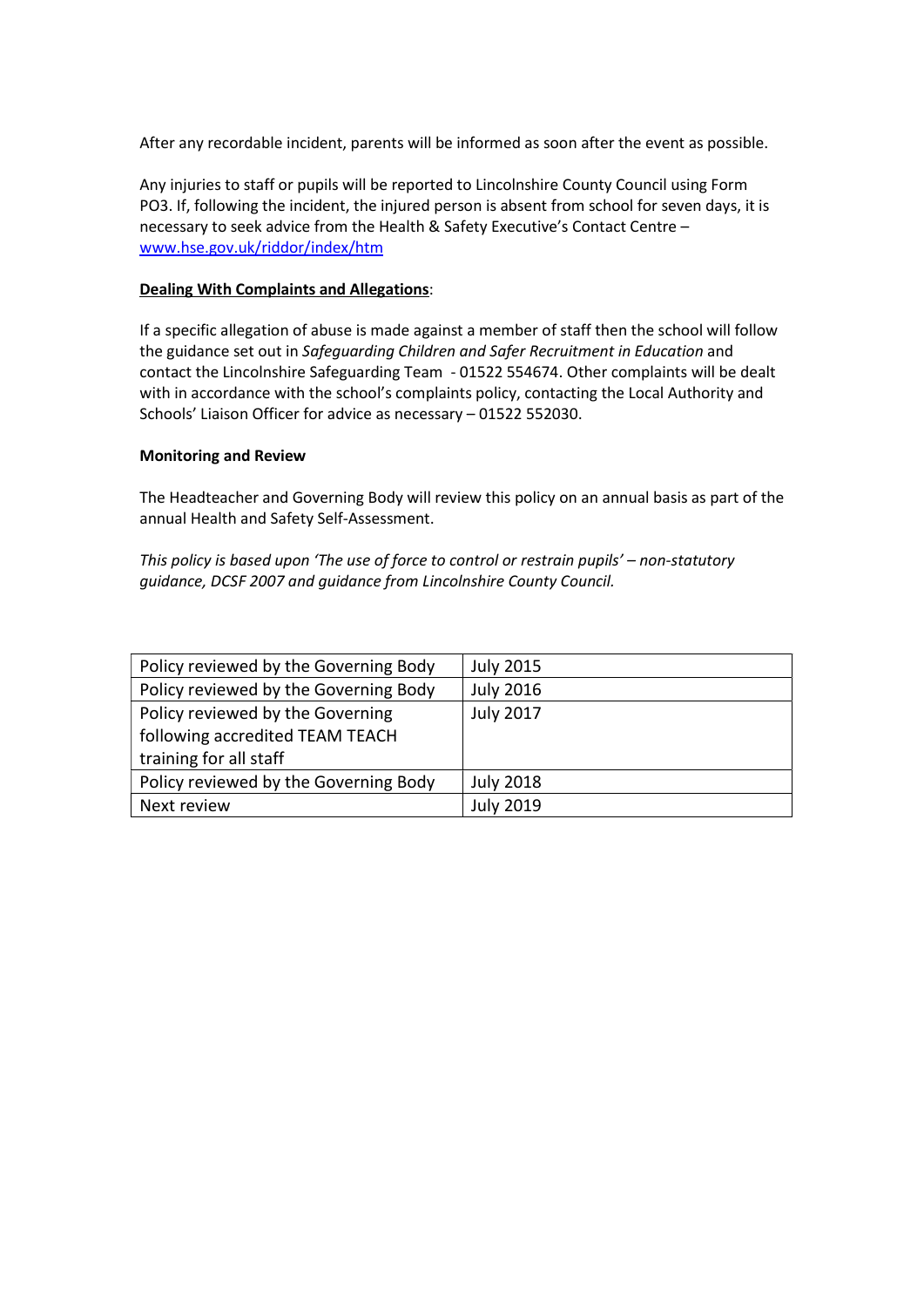Appendix

Uffington Church of England Primary School

Use of Force to Control or Restrain Pupils: Incident Record

| Name of pupil on whom force was used by a member of staff:                                                                                                                |  |
|---------------------------------------------------------------------------------------------------------------------------------------------------------------------------|--|
| Date, time and location of incident:                                                                                                                                      |  |
| Names of staff involved (directly or as witnesses):                                                                                                                       |  |
| Details of pupils involved (directly or as witnesses), including whether any of<br>the pupils involved were vulnerable for SEN, disability, medical or social<br>reasons: |  |
| Description of incident by the staff involved, including any attempts to de-<br>escalate and warnings given that force might be used:                                     |  |
| Reason for using force and description of force used:                                                                                                                     |  |
| Any injury suffered by staff or pupils and any first aid and / or medical<br>attention required:                                                                          |  |
| Reasons for making a record of the incident:                                                                                                                              |  |
| Follow up, including post-incident support and any disciplinary action against<br>pupils:                                                                                 |  |
| Any information about the incident shared with staff not involved in it and<br>external agencies:                                                                         |  |